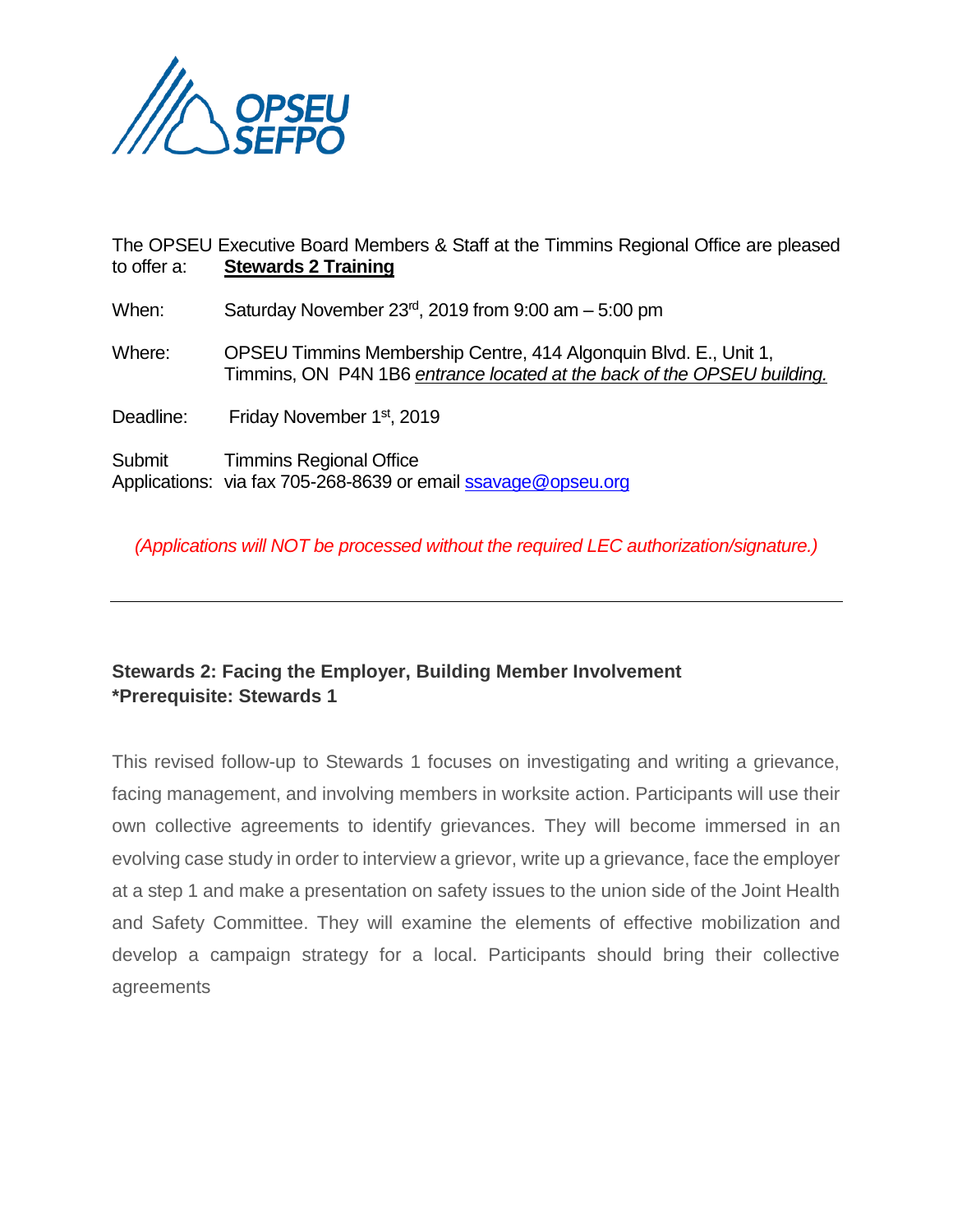

# **Application/Attendance Form**

### **Event: Stewards 2 Training Event Date: November 23, 2019**

#### **Personal Information:**

| Local: ______________ | Union #: $\frac{1}{2}$                                                                                               | LEC Position: ____________________          |
|-----------------------|----------------------------------------------------------------------------------------------------------------------|---------------------------------------------|
| Name:                 | <u> 1989 - Johann Barnett, fransk politiker (d. 1989)</u>                                                            |                                             |
|                       |                                                                                                                      |                                             |
| City:                 |                                                                                                                      | Postal Code: <u>_______________________</u> |
|                       |                                                                                                                      | Work Phone: ___________________________     |
| Secure E- mail:       | <u> 1989 - Johann Stein, marwolaethau a bhann an t-Amhainn an t-Amhainn an t-Amhainn an t-Amhainn an t-Amhainn a</u> |                                             |

**Cancellation Policy:** Any member that does not notify the Regional Office 48 hours prior to the start of the school will be assessed a \$50.00 penalty. Extenuating circumstances will be taken into consideration.

**Hotel Accommodation:** OPSEU pays accommodation for members travelling 60 km or more. Members will be reimbursed for the cost of shared occupancy only. Members are responsible for payment of room upon checkout.

#### **Human Rights Accommodation Request Form:**

 $\Box$  I require the same accommodation that is already on file. (No new form required.)

 $\Box$  I require a new/changed accommodation. (Please fill out form attached to this package)

**Childcare:** On-site childcare is not offered for this school and is not covered for members attending that would otherwise be at work. All other claims for entitlement for family/attendant care under OPSEU policy must be submitted on the Travel Expense claim provided.

1. WHAT POSITIONS HAVE YOU HELD IN YOUR LOCAL OR WITH OPSEU?

2. PLEASE IDENTIFY A LIST OF THE COURSES YOU HAVE PREVIOUSLY TAKEN WITH OPSEU.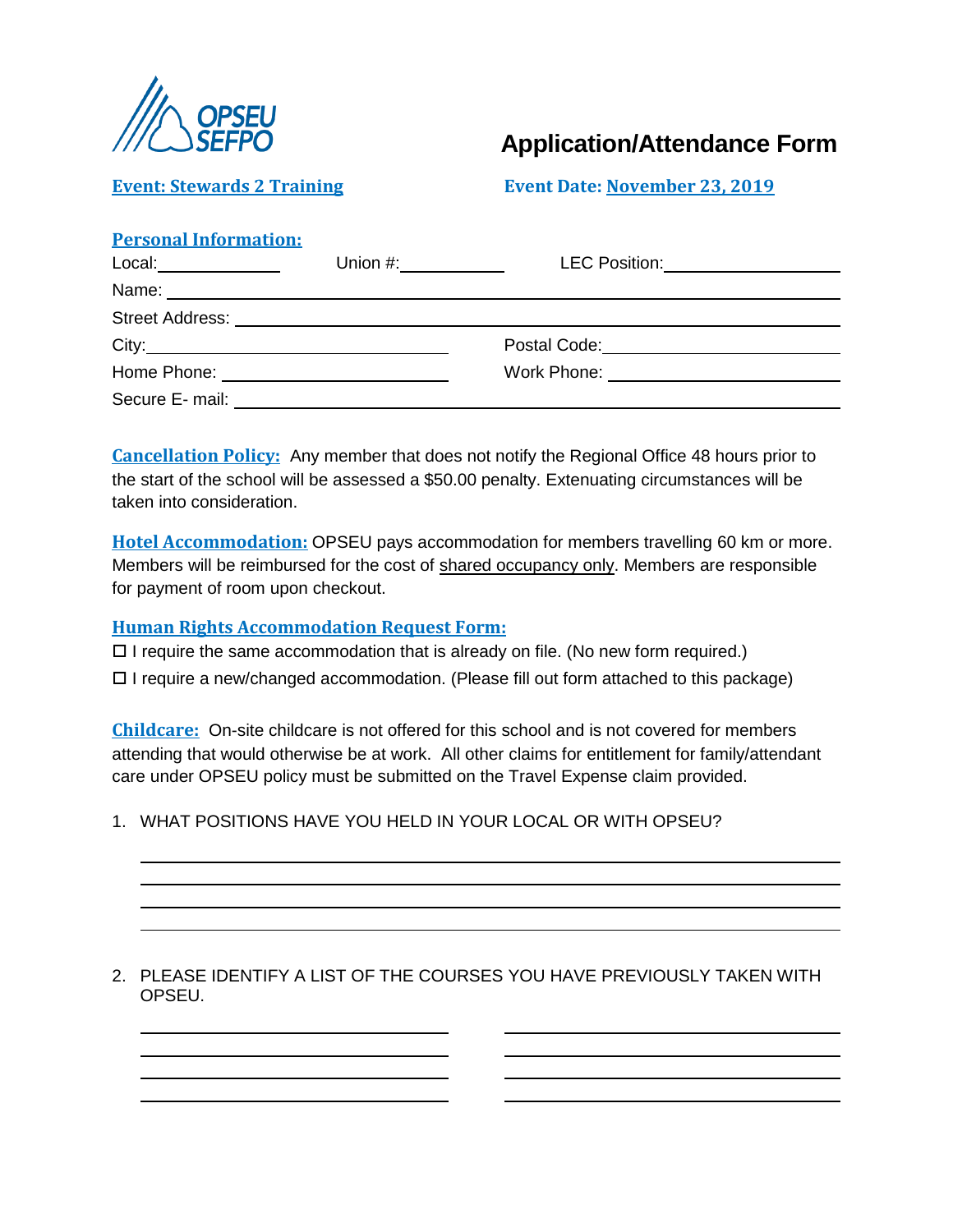3. WHAT ARE YOUR REASONS FOR APPLYING FOR THIS EDUCATIONAL?

|                                      | 4. HOW WILL YOUR LOCAL BENEFIT FROM YOUR ATTENDANCE?                                                |                                                                                                                                                                                                                         |
|--------------------------------------|-----------------------------------------------------------------------------------------------------|-------------------------------------------------------------------------------------------------------------------------------------------------------------------------------------------------------------------------|
|                                      | WHAT IS YOUR RECENT ACTIVITY WITH YOUR LOCAL?                                                       |                                                                                                                                                                                                                         |
| OUR PROGRESS IN REACHING THIS GOAL:  |                                                                                                     | 6. OPSEU IS COMMITTED TO ACHIEVING EQUITABLE PARTICIPATION OF DESIGNATED<br>GROUP MEMBERS IN ITS EDUCATION PROGRAMS. YOUR INDICATION OF YOUR<br>DESIGNATED GROUP STATUS ON THIS APPLICATION WILL ASSIST US IN ASSESSING |
| □ Aboriginal Worker<br>□ TBLGIAPQQ2S | □ Worker of Colour<br>$\Box$ Worker with a Disability $\Box$ Francophone Worker $\Box$ Young Worker | □ Woman Worker                                                                                                                                                                                                          |
|                                      | 7. RECOMMENDATION/COMMENTS OF LOCAL EXECUTIVE OFFICER:                                              |                                                                                                                                                                                                                         |
|                                      |                                                                                                     |                                                                                                                                                                                                                         |
| <b>LEC Officer Signature:</b>        |                                                                                                     | Position:                                                                                                                                                                                                               |